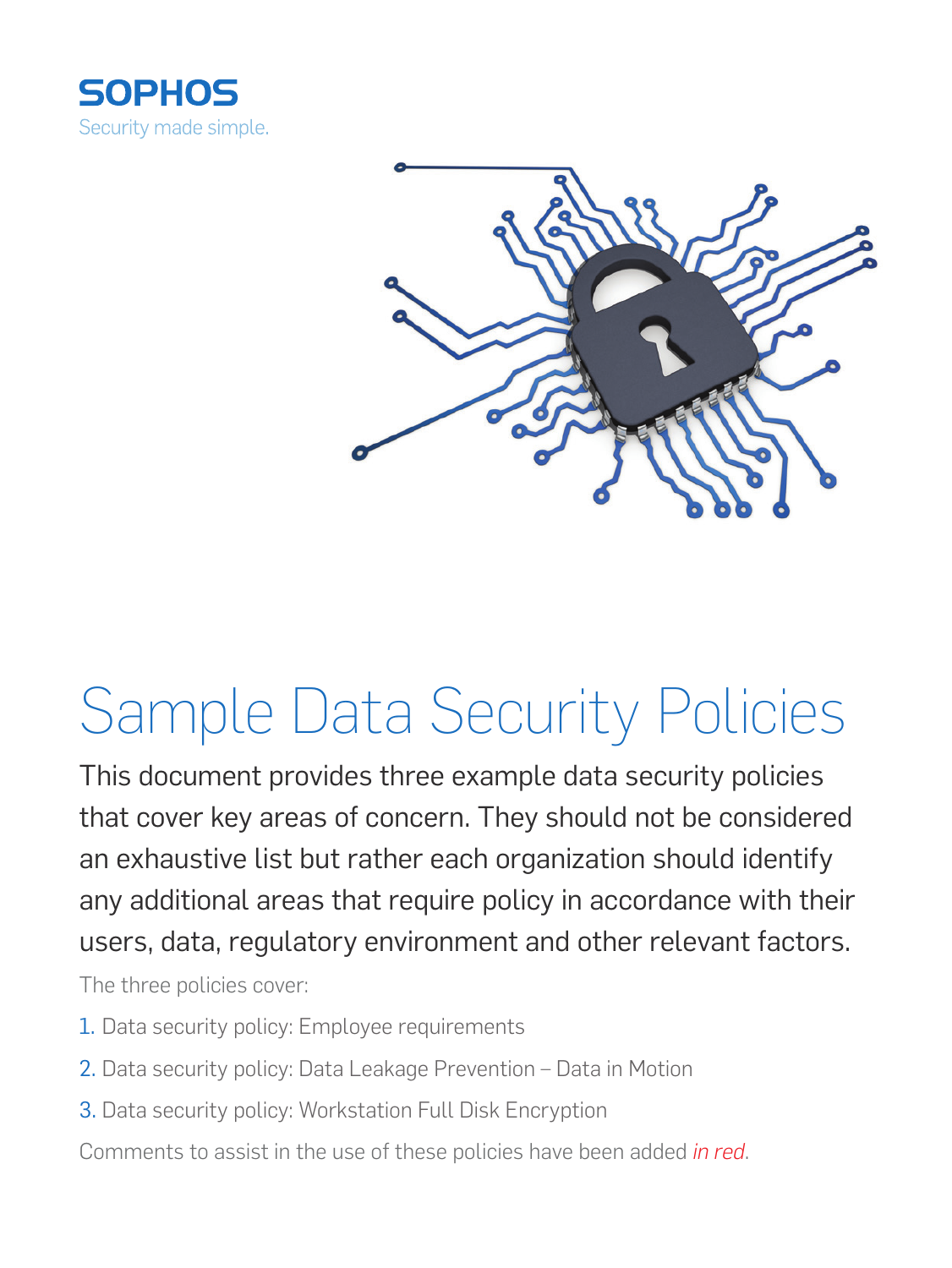# Data security policy: Employee requirements

## Using this policy

This example policy outlines behaviors expected of employees when dealing with data and provides a classification of the types of data with which they should be concerned. This should link to your AUP (acceptable use policy), security training and information security policy to provide users with guidance on the required behaviors.

## 1.0 Purpose

<Company X> must protect restricted, confidential or sensitive data from loss to avoid reputation damage and to avoid adversely impacting our customers. The protection of data in scope is a critical business requirement, yet flexibility to access data and work effectively is also critical.

It is not anticipated that this technology control can effectively deal with the malicious theft scenario, or that it will reliably detect all data. It's primary objective is user awareness and to avoid accidental loss scenarios. This policy outlines the requirements for data leakage prevention, a focus for the policy and a rationale.

### 2.0 Scope

- 1. Any employee, contractor or individual with access to <Company X> systems or data.
- 2. Definition of data to be protected *(you should identify the types of data and give examples so that your users can identify it when they encounter it)*
	- $\cdot$  PII
	- Financial
	- Restricted/Sensitive
	- Confidential
	- $\blacksquare$

#### 3.0 Policy – Employee requirements

- 1. You need to complete <Company X>'s security awareness training and agree to uphold the acceptable use policy.
- 2. If you identify an unknown, un-escorted or otherwise unauthorized individual in <Company X> you need to immediately notify <complete as appropriate>.
- 3. Visitors to <Company X> must be escorted by an authorized employee at all times. If you are responsible for escorting visitors you must restrict them appropriate areas.
- 4. You are required not to reference the subject or content of sensitive or confidential data publically, or via systems or communication channels not controlled by <Company X>. For example, the use of external e-mail systems not hosted by <Company X> to distribute data is not allowed.
- 5. Please keep a clean desk. To maintain information security you need to ensure that all printed in scope data is not left unattended at your workstation.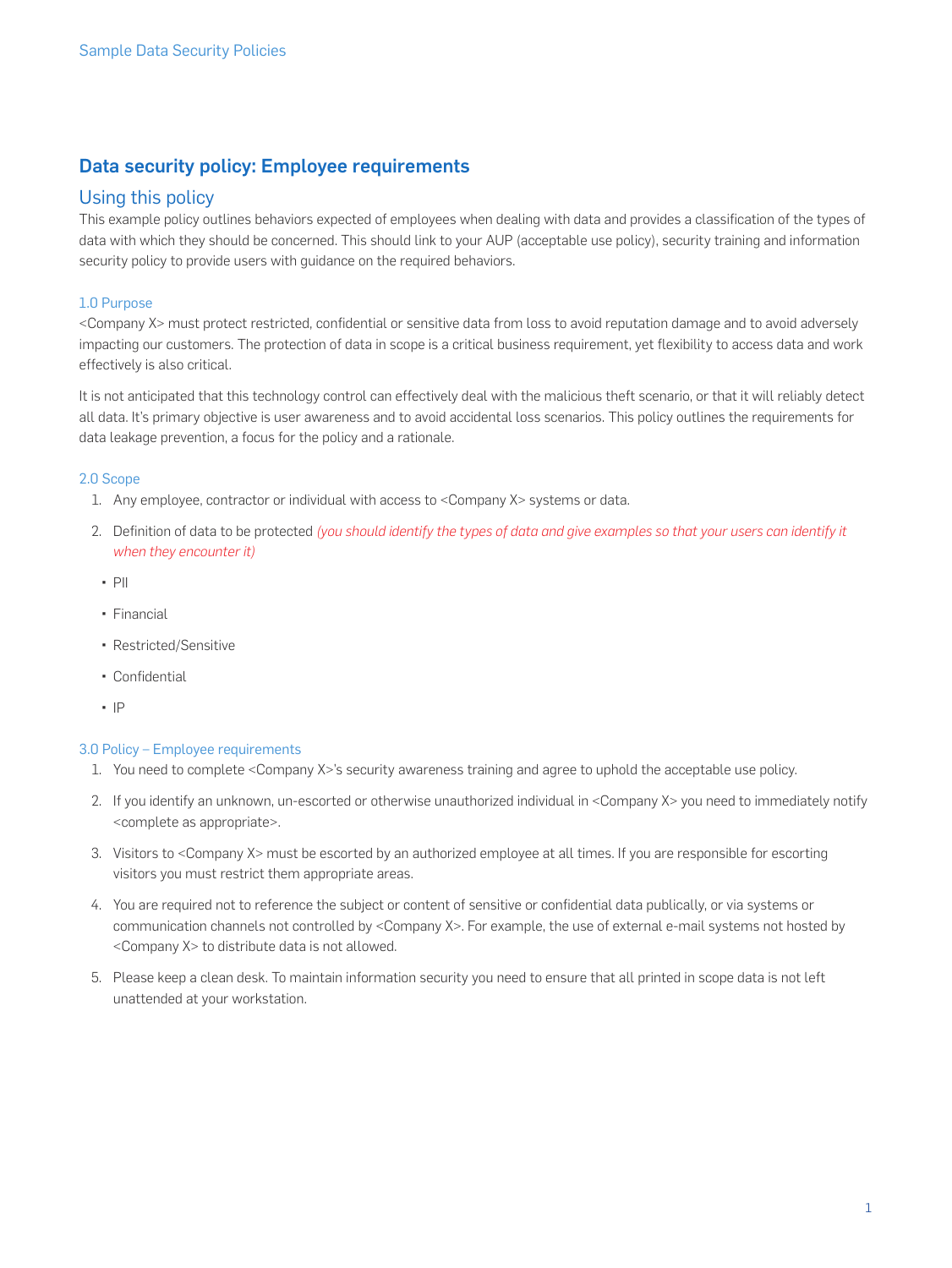- 6. You need to use a secure password on all <Company X> systems as per the password policy. These credentials must be unique and must not be used on other external systems or services.
- 7. Terminated employees will be required to return all records, in any format, containing personal information. *This requirement should be part of the employee onboarding process with employees signing documentation to confirm they will do this*.
- 8. You must immediately notify <complete as appropriate> in the event that a device containing in scope data is lost (e.g. mobiles, laptops etc).
- 9. In the event that you find a system or process which you suspect is not compliant with this policy or the objective of information security you have a duty to inform <complete as appropriate> so that they can take appropriate action.
- 10. If you have been assigned the ability to work remotely you must take extra precaution to ensure that data is appropriately handled. Seek guidance from <complete as appropriate> if you are unsure as to your responsibilities.
- 11. Please ensure that assets holding data in scope are not left unduly exposed, for example visible in the back seat of your car.
- 12. 12. Data that must be moved within <company X> is to be transferred only via business provided secure transfer mechanisms (e.g. encrypted USB keys, file shares, email etc). <Company X> will provide you with systems or devices that fit this purpose. You must not use other mechanisms to handle in scope data. If you have a query regarding use of a transfer mechanism, or it does not meet your business purpose you must raise this with <complete as appropriate>.
- 13. 13. Any information being transferred on a portable device (e.g. USB stick, laptop) must be encrypted in line with industry best practices and applicable law and regulations. If there is doubt regarding the requirements, seek guidance from <complete as appropriate>.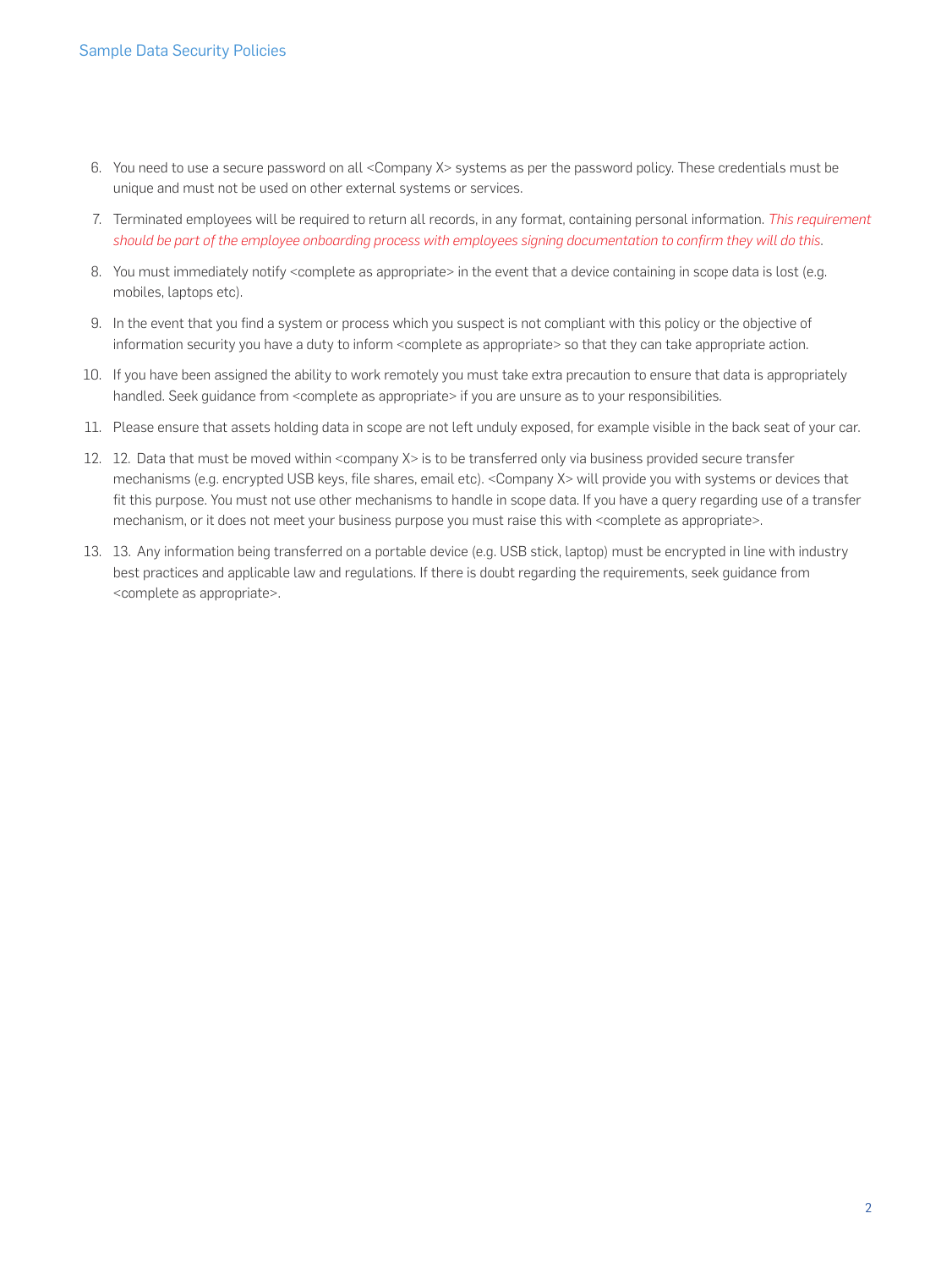# Data security policy: Data Leakage Prevention – Data in Motion

## Using this policy

This example policy is intended to act as a guideline for organizations looking to implement or update their DLP controls. Adapt this policy, particularly in line with requirements for usability or in accordance with the regulations or data you need to protect. This policy provides a framework for classes of data that may wish to be monitored. You should expand them to cover the sensitive assets in your business and subject to the types of you hold.

# Background to this policy

Data leakage prevention is designed to make users aware of data they are transferring which may be sensitive or restricted in nature.

## 1.0 Purpose

<Company X> must protect restricted, confidential or sensitive data from loss to avoid reputation damage and to avoid adversely impacting our customers. The protection of in scope data is a critical business requirement, yet flexibility to access data and work effectively is also critical.

It is not anticipated that this technology control can effectively deal with the malicious theft scenario, or that it will reliably detect all data. It's primary objective is user awareness and to avoid accidental loss scenarios. This policy outlines the requirements for data leakage prevention, a focus for the policy and a rationale.

#### 2.0 Scope

- 1. Any <Company X> device which handles customer data, sensitive data, personally identifiable information or company data. Any device which is regularly used for e-mail, web or other work related tasks and is not specifically exempt for legitimate business or technology reasons.
- 2. The <Company X> information security policy will define requirements for handling of information and user behaviour requirements. This policy is to augment the information security policy with technology controls.
- 3. Exemptions: Where there is a business need to be exempted from this policy (too costly, too complex, adversely impacting other business requirements) a risk assessment must be conducted being authorized by security management. See Risk Assessment process *(reference your own risk assessment process)*.

#### 3.0 Policy

- 1. <Company X's> data leakage prevention (DLP) technology will scan for data in motion.
- 2. The DLP technology will identify large volumes (thus, of high risk of being sensitive and likely to have significant impact if handled inappropriately) of in scope data. A large number of records is defined as <complete as appropriate> *(tailor to your enterprise's stance e.g. 1000 records)*.

In scope data is defined as: *(you should adjust this to reflect the data that you are regulated on, or that which could be most damaging to your organization. The below is an appropriate template for many organizations)*

- a. Credit card details, bank account numbers and other financial identifiers
- b. E-mail addresses, names, addresses and other combinations of personally identifiable information
- c. Documents that have been explicitly marked with the '<Company X> Confidential' string.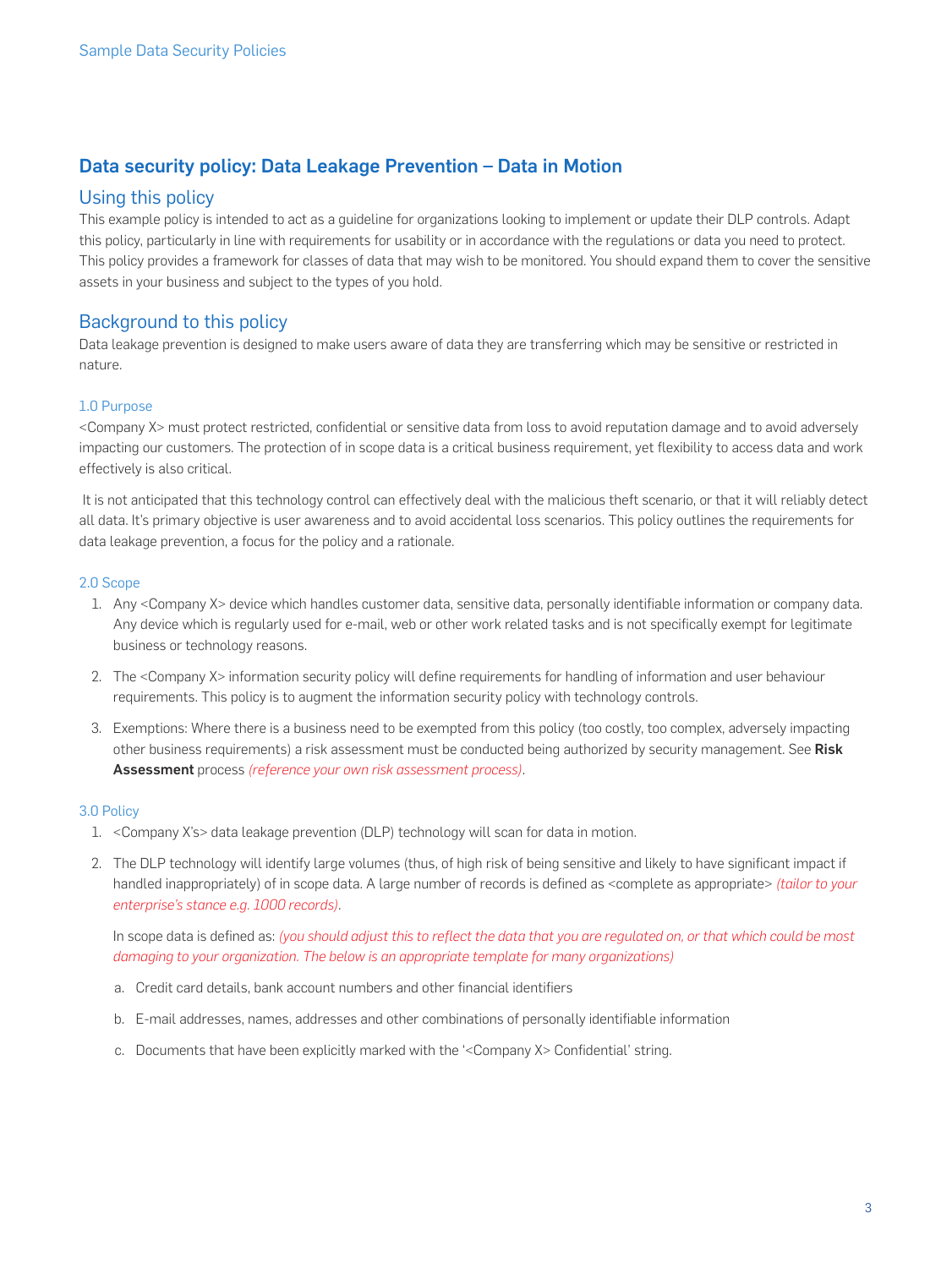- 3. DLP will identify specific content, i.e.:
	- a. Sales data particularly forecasts, renewals lists and other customer listings
	- b. Exports of personally identifiable information outside controlled systems *(this is data that you are particularly concerned about losing and wish to ensure is detected by the DLP policy)*.
- 4. DLP will be configured to alert the user in the event of a suspected transmission of sensitive data, and the user will be presented with a choice to authorize or reject the transfer. This allows the user to make a sensible decision to protect the data, without interrupting business functions. Changes to the DLP product configuration will be handled through the <Company X> IT change process and with security management approval, to identify requirements to adjust the information security policy or employee communications.
- 5. DLP will log incidents centrally for review. The IT team will conduct first level triage on events, identifying data that may be sensitive and situations where its transfer was authorized and there is a concern of inappropriate use. These events will be escalated to HR to be handled through the normal process and to protect the individual. *(you will need to tailor this for your organisation. It is common to defer enforcement to business owners of data rather than having IT conduct the triage)*.
- 6. Where there is an active concern of data breach, the IT incident management process is to be used with specific notification provided to <complete as appropriate> *(for example HR, Legal and Security Management)*.
- 7. Access to DLP events will be restricted to a named group of individuals to protect the privacy of employees. A DLP event does not constitute evidence that an employee has intentionally, or accidentally lost data but provides sufficient basis for investigation to ensure data has been appropriately protected.

#### 4.0 Technical guidelines

Technical guidelines identify requirements for technical implementation and are typically technology specific.

- 1. The technology of choice is <complete as appropriate>
- 2. The product will be configured to identify data in motion to Browsers, IM Clients, E-mail clients, Mass storage devices and writable CD media.

#### 5.0 Reporting requirements

- 1. Weekly reports of incidents to <complete as appropriate>
- 2. High priority incidents discovered by IT should be immediately flagged with <complete as appropriate>
- 3. Monthly report showing % devices compliant with DLP policy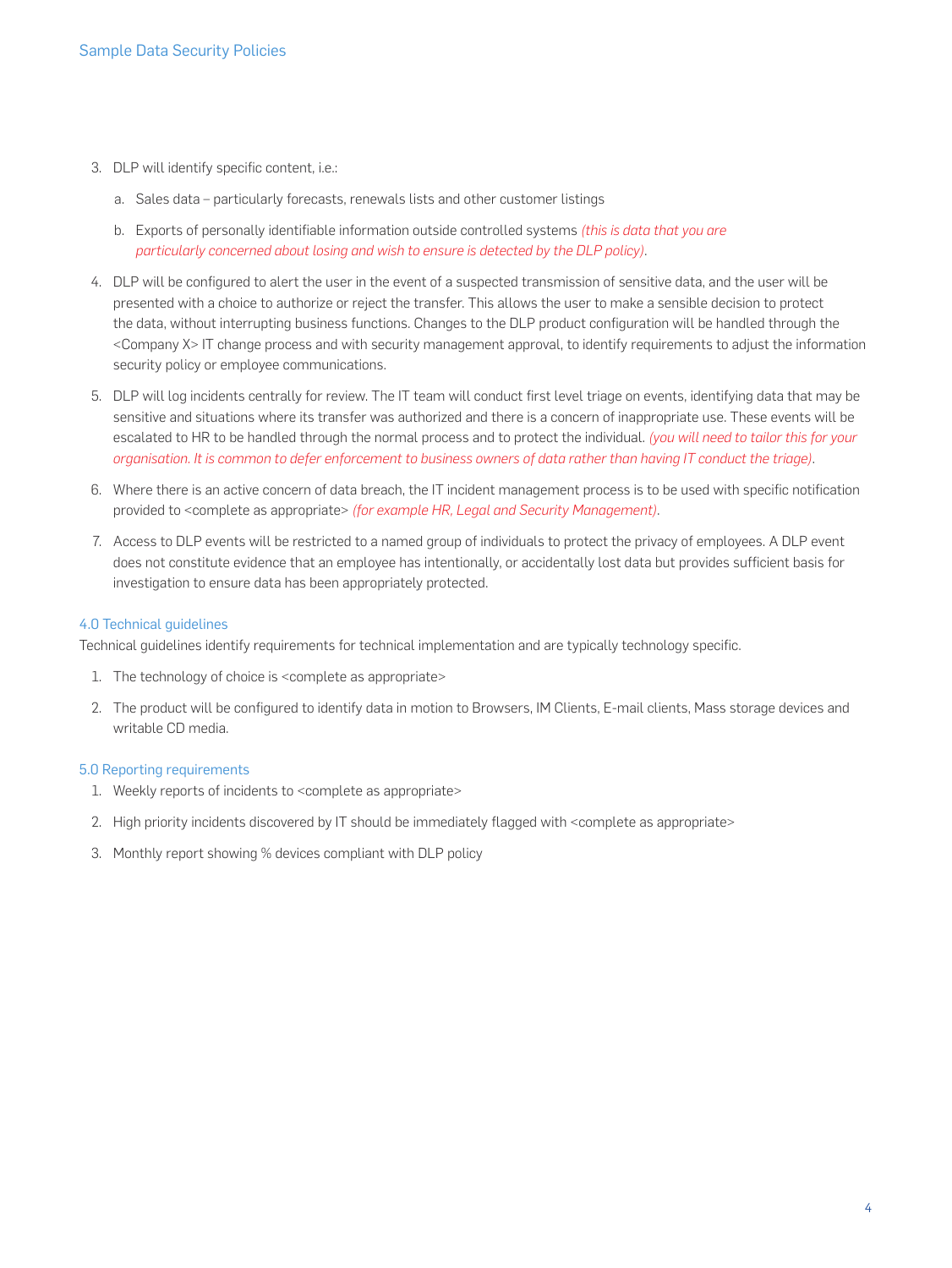# Data security policy: Workstation Full Disk Encryption

## Using this policy

This example policy is intended to act as a guideline for organizations looking to implement or update their full disk encryption control policy. Adapt this policy, particularly in line with requirements for usability or in accordance with the regulations or data you need to protect.

# Background to this policy

Full disk encryption is now a key privacy enhancing technology which is mandated my many regulatory guidelines.

## 1.0 Purpose

<Company X> must protect restricted, confidential or sensitive data from loss to avoid reputation damage and to avoid adversely impacting our customers. A collection of global regulations (such as <complete as appropriate>) also require the protection of a broad scope of data, which this policy supports by restricting access to data hosted on <complete as appropriate> devices.

As defined by numerous compliance standards and industry best practice, full disk encryption is required to protect against exposure in the event of loss of an asset. This policy defines requirements for full disk encryption protection as a control and associated processes.

## 2.0 Scope

- 1. All <Company X> workstations desktops and laptops *(depending on the type of data you hold and physical security some organizations adjust this just to cover laptops)*.
- 2. All <Company X> virtual machines.
- 3. Exemptions: Where there is a business need to be exempted from this policy (too costly, too complex, adversely impacting other business requirements) a risk assessment must be conducted being authorized by security management. See Risk Assessment process *(reference your own risk assessment process)*.

## 3.0 Policy

- 1. All devices in scope will have full disk encryption enabled.
- 2. <Company X's> Acceptable Use Policy (AUP) and security awareness training must require users to notify <complete as appropriate> if they suspect they are not in compliance with this policy as per the AUP.
- 3. The AUP and security awareness training must require users to notify <complete as appropriate> of any device which is lost or stolen.
- 4. Encryption policy must be managed and compliance validated by <complete as appropriate>. Machines need to report to the central management infrastructure to enable audit records to demonstrate compliance as required.
- 5. Where management is not possible and a standalone encryption is configured (only once approved by a risk assessment), the device user must provide a copy of the active encryption key to IT.
- 6. <Complete as appropriate> has the right to access any encrypted device for the purposes of investigation, maintenance or the absence of an employee with primary file system access. <complete as appropriate, AUP and security awareness training will advise users of this requirement. *(Depending on your AUP, or agreement with employees you will want to alter the stance of this policy requirement)*.